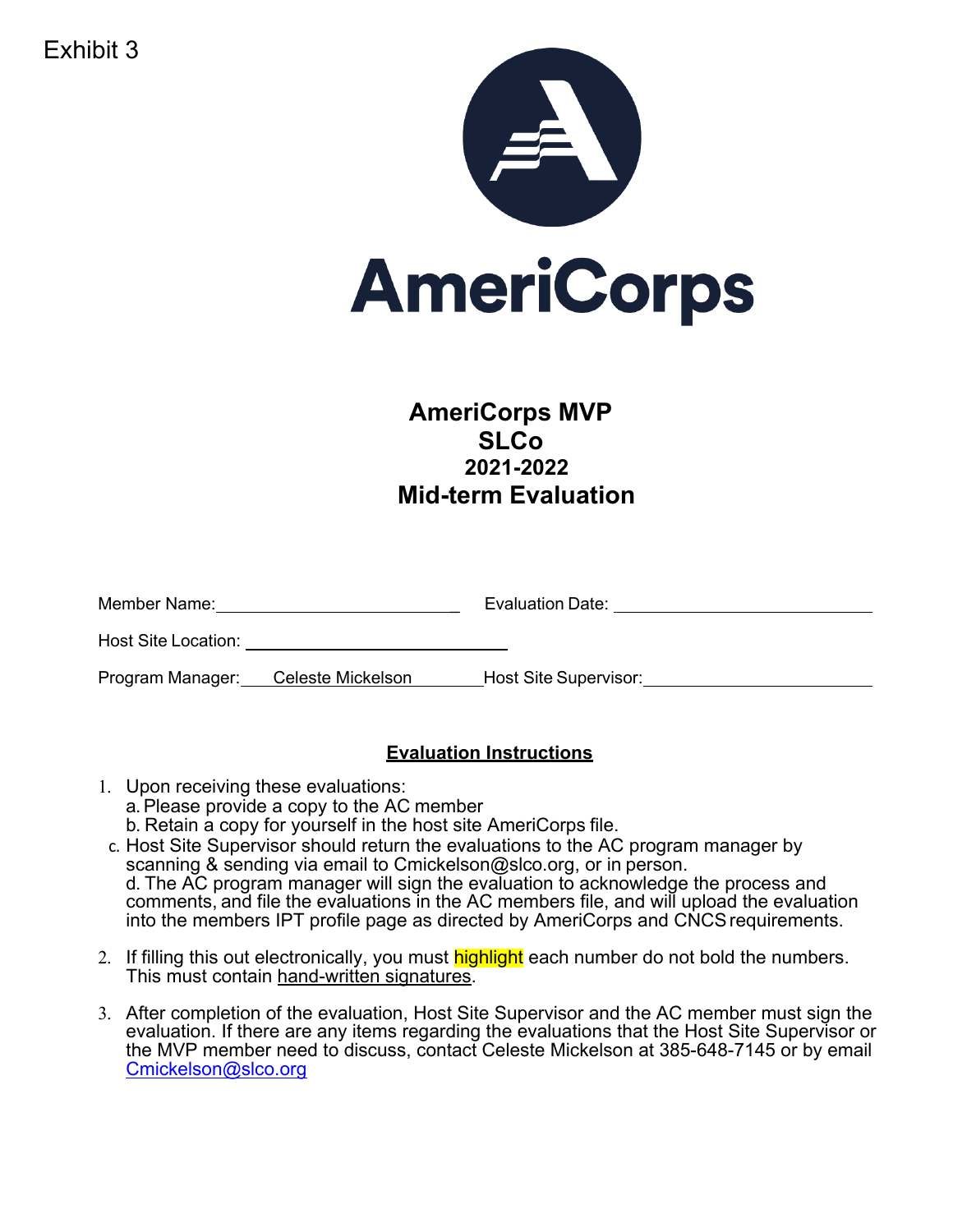|   | 1. Creativity and Innovation: The Member                                                                                          |                   |                                                 |                                                 |                                                                                        |                                            |
|---|-----------------------------------------------------------------------------------------------------------------------------------|-------------------|-------------------------------------------------|-------------------------------------------------|----------------------------------------------------------------------------------------|--------------------------------------------|
|   | ❖ Develops new insights into situations and applies innovative solutions                                                          | 1                 | 2                                               | 3                                               | 4                                                                                      | 5                                          |
|   | to make organizational improvements                                                                                               |                   |                                                 |                                                 |                                                                                        |                                            |
|   | ❖ Creates a work environment that encourages creative thinking and innovation                                                     | 1                 | $2^{\circ}$                                     | $\mathbf{3}$                                    | $\overline{4}$                                                                         | 5                                          |
|   |                                                                                                                                   |                   |                                                 |                                                 |                                                                                        |                                            |
|   | 2. Continual Learning: The Member                                                                                                 |                   |                                                 |                                                 |                                                                                        |                                            |
|   | ❖ Understands new information                                                                                                     |                   | $\overline{2}$                                  | 3                                               | 4                                                                                      | $\overline{5}$                             |
|   | ❖ Recognizes own strengths and weaknesses                                                                                         | $\mathbf 1$       |                                                 |                                                 |                                                                                        |                                            |
|   | ❖ Pursues self-development                                                                                                        | $\mathbf{1}$      |                                                 |                                                 | $\begin{array}{ccccccc}\n2 & 3 & 4 & 5 \\ 2 & 3 & 4 & 5 \\ 2 & 3 & 4 & 5\n\end{array}$ |                                            |
|   | ❖ Seeks feedback from others and opportunities to gain knowledge                                                                  | 1                 |                                                 |                                                 |                                                                                        |                                            |
|   |                                                                                                                                   |                   |                                                 |                                                 |                                                                                        |                                            |
|   | 3. Flexibility/Change Management: The Member                                                                                      |                   |                                                 |                                                 |                                                                                        |                                            |
|   | ❖ Is open to change and new information                                                                                           | 1<br>$\mathbf{1}$ |                                                 | $\begin{array}{ccc} 2 & 3 \\ 2 & 3 \end{array}$ | 4<br>4                                                                                 | $\overline{5}$<br>$5\phantom{1}$           |
|   | ❖ Adapts behavior and work methods in response to new information, changing<br>conditions, or unexpected problems                 |                   |                                                 |                                                 |                                                                                        |                                            |
|   |                                                                                                                                   | 1                 | $\overline{2}$                                  | 3                                               | $\overline{4}$                                                                         | $5\phantom{1}$                             |
|   | ❖ Adjusts rapidly to new situations                                                                                               |                   |                                                 |                                                 |                                                                                        |                                            |
|   | 4. Resilience: The Member                                                                                                         |                   |                                                 |                                                 |                                                                                        |                                            |
|   | ❖ Deals with pressure effectively                                                                                                 | 1                 |                                                 |                                                 |                                                                                        |                                            |
| ❖ | Maintains focus and intensity and remains optimistic and persistent, even under                                                   | $\mathbf{1}$      |                                                 |                                                 | $\begin{array}{cccc} 2&3&4&5\\ 2&3&4&5\\ 2&3&4&5\\ 2&3&4&5 \end{array}$                |                                            |
|   | adversity                                                                                                                         | $\mathbf 1$       |                                                 |                                                 |                                                                                        |                                            |
|   | ❖ Recovers quickly from setbacks                                                                                                  | 1                 |                                                 |                                                 |                                                                                        |                                            |
|   | ❖ Effectively balances personal life and work                                                                                     |                   |                                                 |                                                 |                                                                                        |                                            |
|   | 5. Conflict and Anger Management: The Member                                                                                      |                   |                                                 |                                                 |                                                                                        |                                            |
|   | ❖ Maintains open channels of communication between AmeriCorps members and                                                         | $\mathbf{1}$      | $\begin{array}{ccc} 2 & 3 \\ 2 & 3 \end{array}$ |                                                 | 4                                                                                      | $\overline{5}$                             |
|   | staff                                                                                                                             | 1                 |                                                 |                                                 | $\overline{4}$                                                                         | $5\phantom{.0}$                            |
|   | ❖ Identifies and takes steps to prevent potential situations that could result in                                                 |                   |                                                 |                                                 |                                                                                        |                                            |
|   | unpleasant confrontations                                                                                                         | 1                 | $\overline{2}$                                  | $\mathbf{3}$                                    | $\overline{4}$                                                                         | $5\phantom{1}$                             |
|   | ❖ Manages and resolves conflicts and disagreements in a positive and constructive                                                 |                   |                                                 |                                                 |                                                                                        |                                            |
|   | manner                                                                                                                            |                   |                                                 |                                                 |                                                                                        |                                            |
|   | 6. Cultural Awareness/Diversity: Does the Member<br>❖ Values cultural diversity and other individual differences in the workforce |                   |                                                 |                                                 |                                                                                        |                                            |
|   |                                                                                                                                   | 1                 | 2                                               | 3                                               | 4                                                                                      | 5                                          |
|   | ❖ Ensures that the organization builds on these differences and that employees                                                    | 1                 | 2                                               | -3                                              | 4                                                                                      | 5                                          |
|   | are treated in a fair and equitable manner                                                                                        |                   |                                                 |                                                 |                                                                                        |                                            |
|   | <b>7. Integrity/Honesty: The Member</b>                                                                                           |                   |                                                 |                                                 |                                                                                        |                                            |
|   | ❖ Instills mutual trust and confidence                                                                                            |                   |                                                 |                                                 |                                                                                        | $\overline{5}$                             |
|   | ❖ Creates a culture that is built on high standards of ethics                                                                     | $\mathbf{1}$      |                                                 |                                                 |                                                                                        |                                            |
|   | ❖ Behaves in a fair and ethical manner towards others                                                                             | $\mathbf 1$       |                                                 |                                                 |                                                                                        |                                            |
|   | ❖ Demonstrates a sense of responsibility and commitment to public service                                                         |                   |                                                 |                                                 | $\begin{array}{cccc} 2 & 3 & 4 \\ 2 & 3 & 4 \\ 2 & 3 & 4 \\ 2 & 3 & 4 \end{array}$     | $\begin{array}{c} 5 \\ 5 \\ 5 \end{array}$ |
|   |                                                                                                                                   |                   |                                                 |                                                 |                                                                                        |                                            |
|   | 8. Team Building: The Member                                                                                                      |                   |                                                 |                                                 |                                                                                        |                                            |
|   | ❖ Inspires, motivates, and guides others toward goal accomplishments                                                              |                   | $\frac{2}{2}$                                   | 3                                               | 4                                                                                      | $\overline{5}$                             |
|   | ❖ Consistently develops and sustains cooperative working relationships                                                            | $\mathbf{1}$      |                                                 | $\mathbf{3}$                                    | $\overline{\mathbf{4}}$                                                                | 5                                          |
|   | Encourages and facilitates cooperation within the organization and with customer                                                  |                   |                                                 |                                                 |                                                                                        |                                            |
|   | groups                                                                                                                            | 1                 | $\begin{array}{c} 2 \\ 2 \\ 2 \end{array}$      | $\begin{array}{c} 3 \\ 3 \\ 3 \end{array}$      | $\overline{4}$                                                                         | $\frac{5}{5}$                              |
|   | ❖ Fosters commitment, team spirit, pride, and trust                                                                               | 1                 |                                                 |                                                 | $\overline{\mathbf{4}}$                                                                |                                            |
|   | * Develops leadership in others through mentoring, coaching, and guiding people                                                   |                   |                                                 |                                                 | $\overline{4}$                                                                         | $\overline{5}$                             |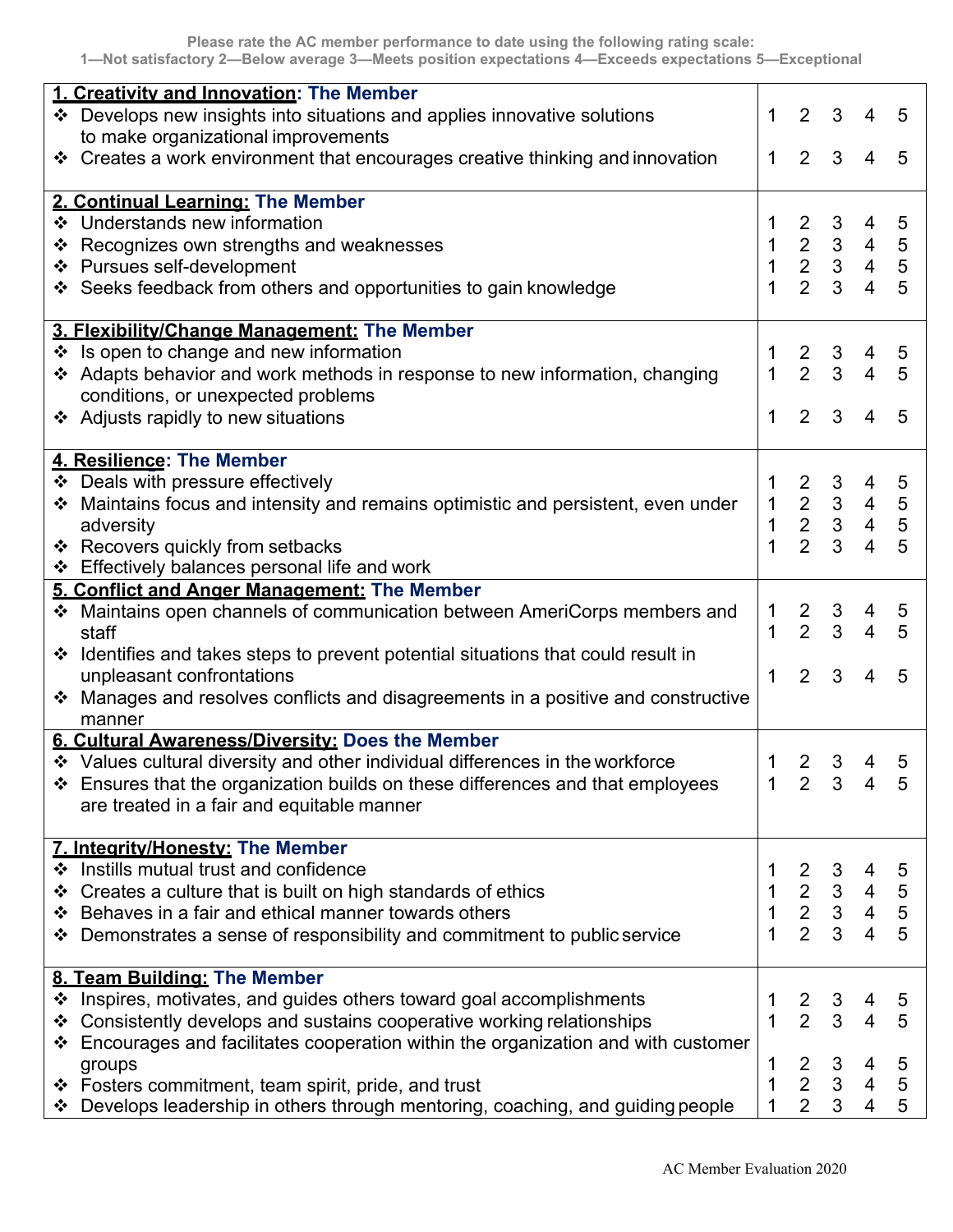**Please rate the AC member performance to date using the following rating scale:**

**1—Not satisfactory 2—Below average 3—Meets position expectations 4—Exceeds expectations 5—Exceptional**

|   | 9. Accountability: The Member                                                        |                |                                                 |                                                 |                                                                                     |                 |
|---|--------------------------------------------------------------------------------------|----------------|-------------------------------------------------|-------------------------------------------------|-------------------------------------------------------------------------------------|-----------------|
|   | ❖ Holds self and others accountable for rules and responsibilities                   |                | $\begin{array}{ccc} 2 & 3 \\ 2 & 3 \end{array}$ |                                                 | 4                                                                                   | $\overline{5}$  |
|   | $\cdot$ Can be relied upon to ensure that projects within areas of specific          | $\mathbf{1}$   |                                                 |                                                 | $\overline{4}$                                                                      | 5               |
|   | responsibility are completed in a timely manner                                      |                |                                                 |                                                 |                                                                                     |                 |
|   | ❖ Consistently reports to site on-time and ready to serve                            | $\mathbf{1}$   |                                                 | $\begin{array}{ccc} 2 & 3 \\ 2 & 3 \end{array}$ | $\frac{4}{4}$                                                                       | $5\overline{)}$ |
|   | ❖ Consistently reports service time and activity                                     | $\mathbf{1}$   |                                                 |                                                 |                                                                                     | 5               |
|   | 10. Customer Service: The Member                                                     |                |                                                 |                                                 |                                                                                     |                 |
|   | ❖ Anticipates and meets the need of clients                                          |                |                                                 |                                                 |                                                                                     |                 |
|   | ❖ Achieves quality end-products                                                      | $\mathbf{1}$   |                                                 |                                                 | $\begin{array}{cccccc} 2 & 3 & 4 & 5 \\ 2 & 3 & 4 & 5 \\ 2 & 3 & 4 & 5 \end{array}$ |                 |
|   | ❖ Is committed to continuous improvement of services                                 | 1              |                                                 |                                                 |                                                                                     |                 |
|   |                                                                                      |                |                                                 |                                                 |                                                                                     |                 |
|   | 11. Decision Making: The Member                                                      |                |                                                 |                                                 |                                                                                     |                 |
|   | ❖ Exercises good judgment by making sound and well-informed decisions                |                |                                                 |                                                 | $\begin{array}{cccc} 2&3&4&5\\ 2&3&4&5\\ 2&3&4&5 \end{array}$                       |                 |
|   | ❖ Makes effective and timely decisions                                               | $\mathbf{1}$   |                                                 |                                                 |                                                                                     |                 |
|   | ❖ Is proactive and achievement oriented                                              | $\overline{1}$ |                                                 |                                                 |                                                                                     |                 |
|   |                                                                                      |                |                                                 |                                                 |                                                                                     |                 |
|   | 12. Problem Solving: The Member                                                      |                |                                                 |                                                 |                                                                                     |                 |
|   | ❖ Identifies and completes tasks that have any problems                              |                |                                                 |                                                 |                                                                                     | $\overline{5}$  |
|   | ❖ Distinguishes between relevant and irrelevant information to make logical          | $\mathbf{1}$   |                                                 |                                                 | $\begin{array}{cccc} 2&3&4&5\\ 2&3&4&5\\ 2&3&4&5 \end{array}$                       |                 |
|   | decisions                                                                            | $\mathbf{1}$   |                                                 |                                                 |                                                                                     |                 |
|   | ❖ Finds alternative yet appropriate or seeks out solutions with host site supervisor |                |                                                 |                                                 |                                                                                     |                 |
|   | 13. Technical Credibility: The Member                                                |                |                                                 |                                                 |                                                                                     |                 |
|   | ❖ Understands and appropriately applies procedures, requirements,                    | 1              | $2^{\circ}$                                     | 3                                               | 4                                                                                   | 5               |
|   | regulations, and policies                                                            |                |                                                 |                                                 |                                                                                     |                 |
|   | ❖ Understands linkages between objectives and the program mission                    | $\mathbf 1$    | $2^{\circ}$                                     | $\mathbf{3}$                                    | $\overline{4}$                                                                      | 5               |
|   | 14. Influencing/Negotiating: The Member                                              |                |                                                 |                                                 |                                                                                     |                 |
|   | ❖ Gains cooperation from others to obtain information and accomplish goals           | 1              |                                                 |                                                 | 4                                                                                   | 5               |
|   | ❖ Facilitates "win-win" situations                                                   | 1              | $\begin{array}{ccc} 2 & 3 \\ 2 & 3 \end{array}$ |                                                 | $\overline{4}$                                                                      | 5               |
|   |                                                                                      |                |                                                 |                                                 |                                                                                     |                 |
|   | 15. Interpersonal Skills: The Member                                                 |                |                                                 |                                                 |                                                                                     |                 |
|   | ❖ Considers and responds appropriately to the needs, feelings, and capabilities of   | 1              | $\overline{2}$                                  | 3                                               |                                                                                     | 5               |
|   | different people in different situations                                             |                |                                                 |                                                 |                                                                                     |                 |
| ❖ | Is tactful, compassionate and sensitive, and treats others with respect              | 1              | 2                                               | 3                                               | 4                                                                                   | 5               |
|   |                                                                                      |                |                                                 |                                                 |                                                                                     |                 |
|   | 16. Verbal and Written Communication: The Member                                     |                |                                                 |                                                 |                                                                                     |                 |
|   | * Makes clear and convincing oral presentations to individuals or groups             |                |                                                 |                                                 |                                                                                     | 5               |
| ❖ | Listens effectively and clarifies information as needed                              | 1              |                                                 |                                                 | $\overline{4}$                                                                      | $\sqrt{5}$      |
|   | ❖ Facilitates an open exchange of ideas and fosters an atmosphere of open            | 1              | $\begin{array}{c} 2 \\ 2 \\ 2 \end{array}$      | $\begin{array}{c} 3 \\ 3 \\ 3 \end{array}$      | $\frac{4}{4}$                                                                       | $\frac{5}{5}$   |
|   | communication                                                                        | 1              |                                                 |                                                 |                                                                                     |                 |
| ❖ | Gives constructive feedback to teammates and partners                                |                |                                                 |                                                 |                                                                                     |                 |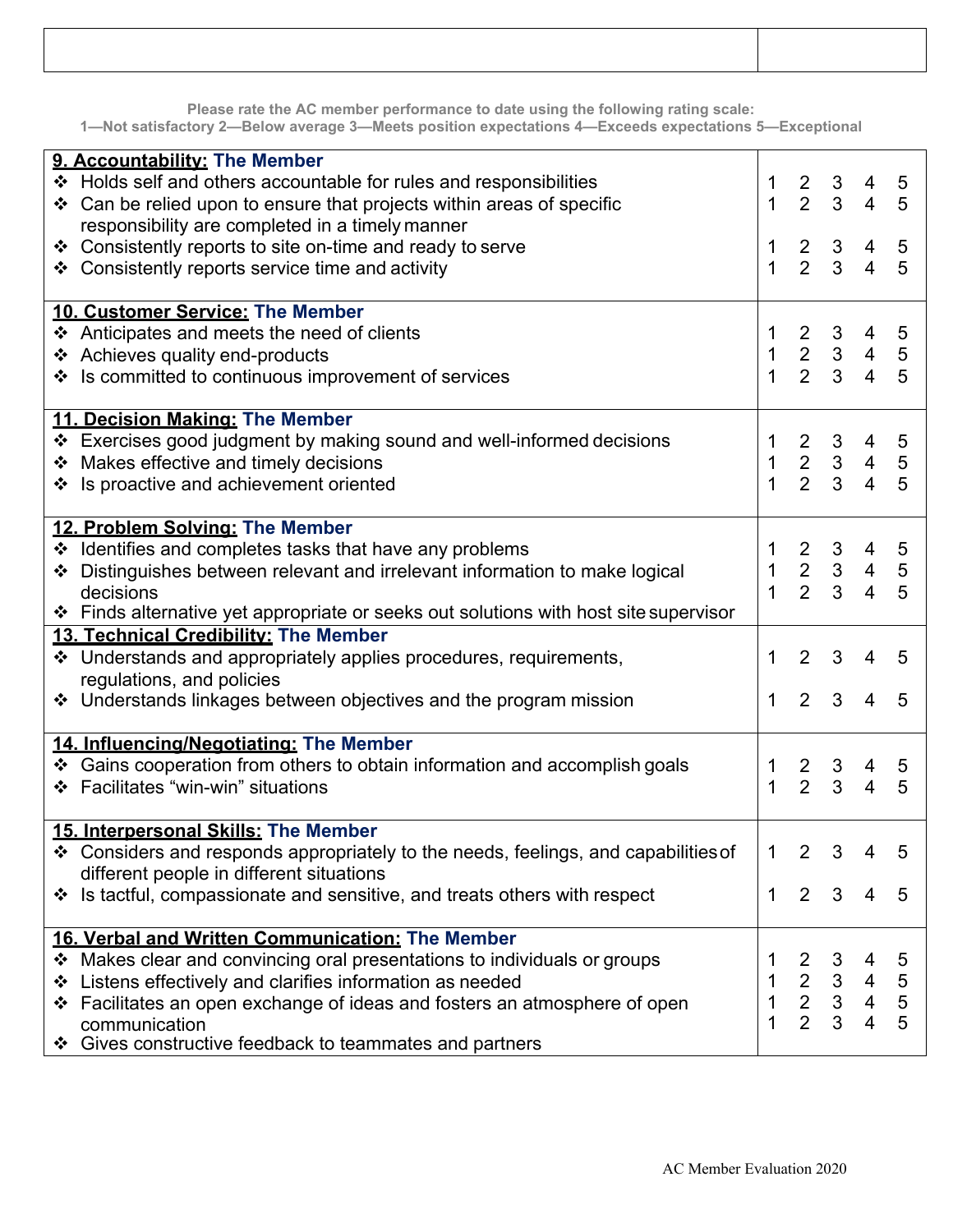## **Does the AC member satisfactorily complete assignments as assigned and as stated in the position description? □ Yes □ No**

### **Member Development / Training**

In your opinion the member has learned three skills since beginning service, what are those three skills?

| <u>.</u> |  |
|----------|--|
| ⌒        |  |

#### **Member Impact**

1. Has there been an observed impact that the AC member has made at your host site? And If yes, what has been the impact that the AC member's participation has made?

**Additional comments by Host Site Supervisor:**

**Comments and response of AC member:**

**What are future goals/next steps for AC member before term of service ends on December 1st 2020.**

| The following have participated in the evaluation review and commenting process: |       |  |  |  |  |
|----------------------------------------------------------------------------------|-------|--|--|--|--|
|                                                                                  |       |  |  |  |  |
| <b>AmeriCorps Member Signature:</b>                                              | Date: |  |  |  |  |
|                                                                                  |       |  |  |  |  |
| <b>Host Site Supervisor Signature:</b>                                           | Date: |  |  |  |  |
|                                                                                  |       |  |  |  |  |
| <b>AmeriCorps Program Manager Signature:</b>                                     | Date: |  |  |  |  |